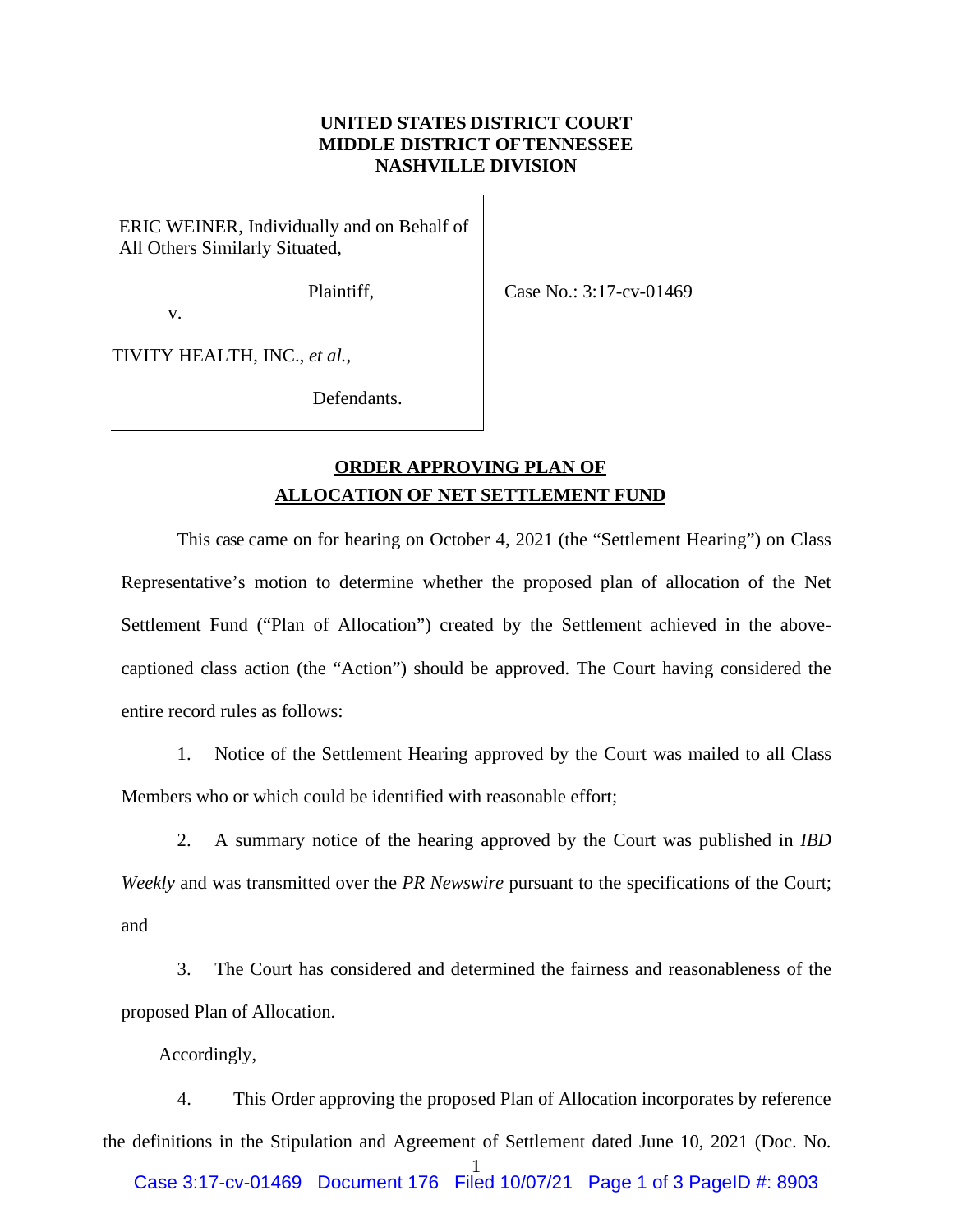161) (the "Stipulation"), as amended by the Contingent Amendment to the Stipulation (Doc. No. 173-1), and all terms not otherwise defined herein shall have the same meanings as set forth in the Stipulation.

5. The Court has jurisdiction to enter this Order approving the proposed Plan of Allocation, and over the subject matter of the Action and all parties to the Action, including all Class Members.

6. Notice of Class Representative's motion for final approval of the Settlement and the Plan of Allocation was given to all Class Members who could be identified with reasonable effort. The form and method of notifying the Class of the motion for approval of the proposed Plan of Allocation satisfied the requirements of Rule 23 of the Federal Rules of Civil Procedure, the Private Securities Litigation Reform Act of 1995 (15 U.S.C. § 78u-4(a)(7)), due process, and all other applicable laws and rules, constituted the best notice practicable under the circumstances, and constituted due and sufficient notice to all persons and entities entitled thereto.

7. Copies of the Notice, which included the Plan of Allocation, were mailed to 14,815 potential Class Members and nominees, and no objections to the Plan of Allocation have been received.

8. The Court hereby finds and concludes that the formula for the calculation of the claims of Claimants as set forth in the Plan of Allocation mailed to Class Members provides a fair and reasonable basis upon which to allocate the proceeds of the Net Settlement Fund among Class Members with due consideration having been given to administrative convenience and necessity.

9. The Court hereby finds and concludes that the Plan of Allocation is, in all respects, fair and reasonable to the Class. Accordingly, the Court hereby approves the Plan of